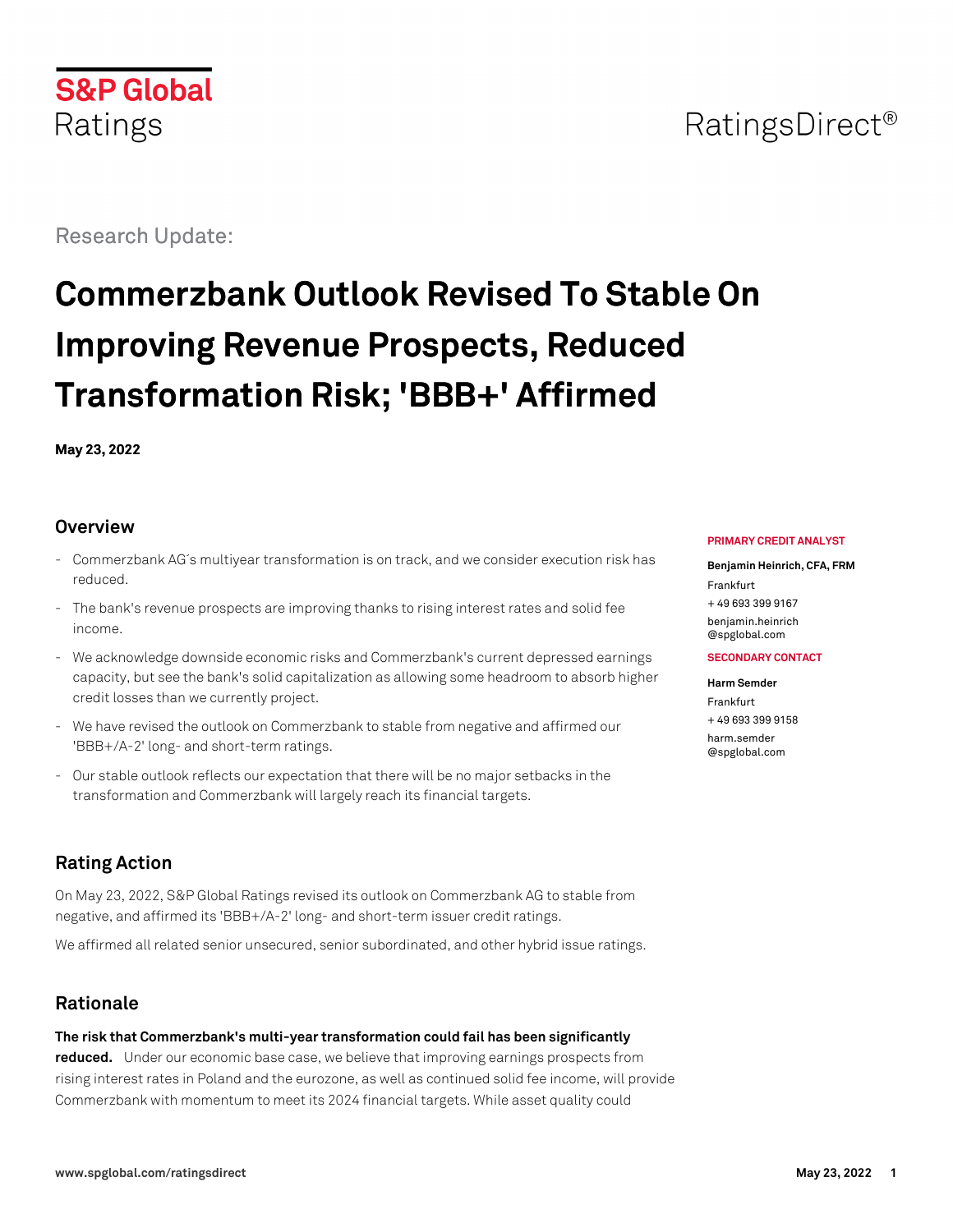deteriorate moderately and Commerzbank's earnings capacity remains depressed, its reserves and capital buffers provide some mitigation to an expected increase in credit losses. Our forecast includes credit losses of 30-40 bps annually until 2024. We also consider measures taken by Commerzbank to reduce its structural cost base to be broadly on track, and see reduced tail risks from the legacy Swiss franc retail mortgage portfolio of its Polish subsidiary, mBank.

**Tough measures are needed to address the bank's structurally weak profitability.** In January 2021, Commerzbank announced a revised strategic plan shortly after its new CEO took office (see "Commerzbank AG 'BBB+/A-2' Ratings Affirmed On Strategy Announcement; Outlook Remains Negative," published Feb. 26, 2021, on RatingsDirect). Top priorities include achieving a 20% lower cost base over four years and the transition to a digital operating model while defending the revenue pool during a complex multiyear restructuring. As previous attempts had little success, we have been particularly cautious about revenue in the challenging environment of low interest rates and fierce competition.

**We have now revised upward our earnings forecasts.** Commerzbank has beaten market expectations in the early phase of its restructuring, driven by strong operating performance in the securities business and in mBank, and manageable pressure on interest income. We continue to forecast solid fee income and believe that rising interest rates in Poland and the eurozone will allow the bank to steadily increase its revenue base through 2024. This is likely to more than offset expected cost increases due to inflationary pressures and expected credit losses due to the war in Ukraine, allowing the bank to reach its target of a 7% return on tangible equity in 2024.

**The fulfilment of financial targets nevertheless implies that Commerzbank's profitability will remain modest compared with its peers'.** Although execution risk has reduced and our stand-alone credit profile (SACP) on Commerzbank remains at 'bbb', we continue to consider profitability as a rating constraint for Commerzbank. A stronger assessment would require a track record of sustained profitability that covers Commerzbank's cost of capital and is more on par with higher rated peers.

**We expect solid ongoing operating performance at mBank and think tail risk from its Swiss franc retail mortgage portfolio has reduced.** Most customer loans have variable interest rates and mBank's earnings are benefiting greatly from the sharp rise in interest rates in Poland. We also include further provisioning needs on Swiss franc loans in our forecast but consider the tail risk to earnings and capitalization has materially reduced. This reflects strong additions in 2021 and solid coverage of the remaining Swiss franc portfolio. We recognize that the Polish government's plans to mitigate the impact of rising interest rates and inflation on customers, as well as Getin Noble Bank's unclear future, may result in significant but ultimately manageable costs for Polish banks, including mBank (see "There's No Easy Way Out Of Getin Noble's Troubles," May 6, 2022)

**We expect solid capitalization through the transformation.** Commerzbank's common equity tier 1 (CET1) ratio was 13.5% as of March 31, 2022, but we expect it will decrease over the coming years in line with management's guidance to maintain a sustained buffer of 200-250 basis points (bps) above the maximum distributable CET1 capital requirement, which is expected to be 10.2% in 2024. We anticipate that achievement of financial targets would set the stage for sizable capital returns in the form of dividends and share buybacks, as guided by management. This means that our risk-adjusted capital ratio (RAC) will likely remain close to but below 10% through 2024, despite a calculated RAC ratio of 10.4% at the end of 2021.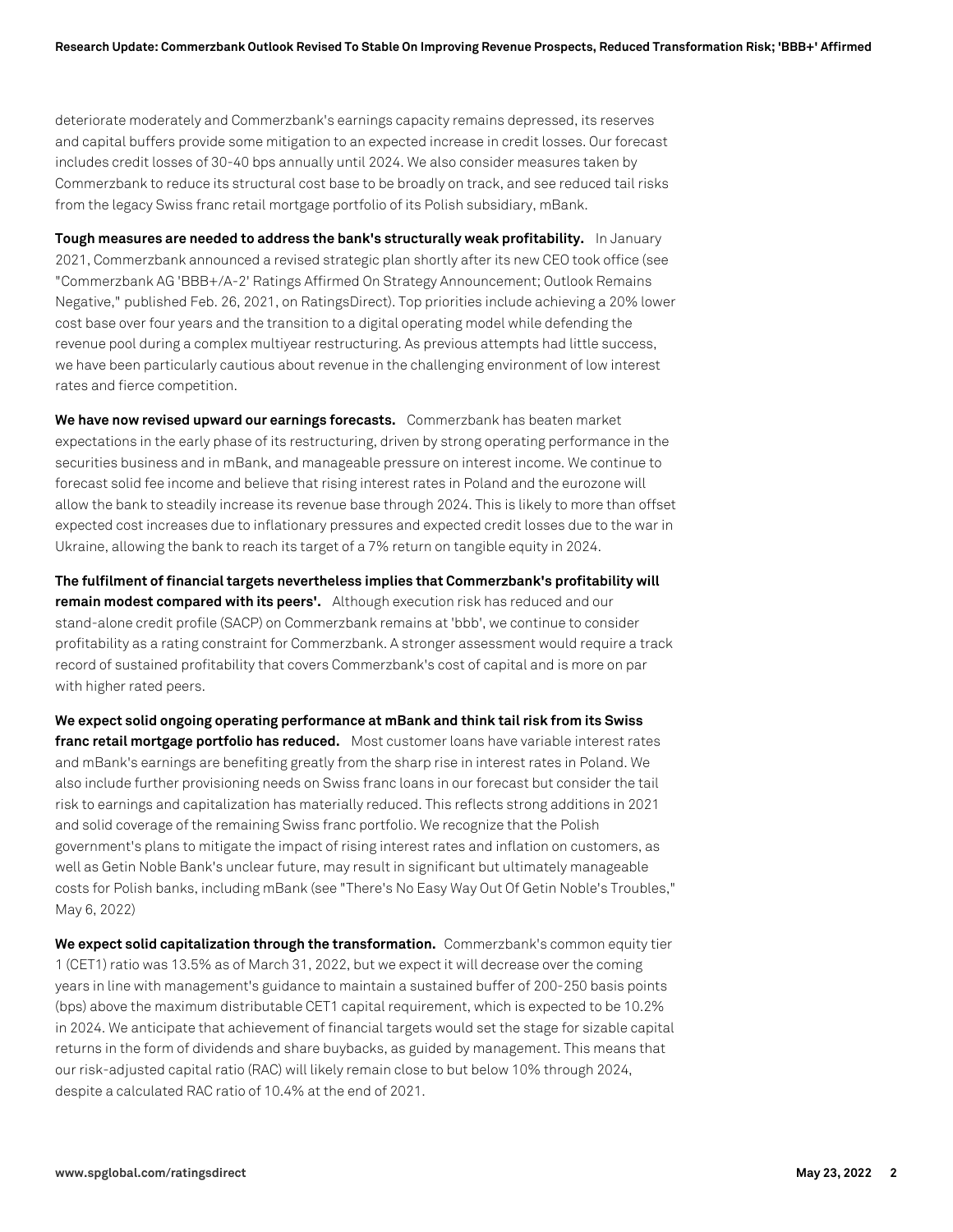**We expect Commerzbank's sizable bail-in-able buffers to reduce over time but to still allow for one notch of rating uplift.** Commerzbank is operating under a multiple point of entry (MPE) resolution strategy, so we include only the German subgroup's bail-in-able instruments and risk-weighted assets in our additional loss-absorbing capacity (ALAC) measure for Commerzbank. Based on full-year 2021 data, the ALAC ratio was 6.8%, which is above our 6% threshold for two notches of uplift. However, we expect it will decline to less than 5.5% by 2024. This reflects our assumption of only partial replacement of maturities, due to strong buffers against Commerzbank's subordinated MREL requirements and due to the focus on cost optimization during the transformation.

### **Outlook**

The stable outlook reflects our view that Commerzbank's multiyear restructuring will succeed and that its financial targets will be largely achieved. We anticipate a steady improvement in structural profitability over the coming 12-24 months and sound capital levels.

#### **Downside scenario**

We see the most likely downgrade scenario for Commerzbank as one in which our economic forecasts weaken materially, implying depressed fee income and far weaker asset quality than expected.

While less likely, we could also downgrade the bank if its transformation seemed likely to fail to improve structural profitability, for example due to failure to realize cost savings or if it becomes evident that the revenue potential is significantly weaker after the restructuring.

#### **Upside scenario**

While currently an unlikely scenario, we could revise upward the SACP and all of its ratings over our two-year horizon if we see Commerzbank delivering significantly improved structural profitability, closer to peers with 'bbb+' group SACPs. We may also raise the rating if we have certainty that the RAC ratio would remain well above 10% on a sustainable basis, while the bank maintained strong asset quality.

We could also raise Commerzbank's issuer credit rating and our ratings on its senior preferred instruments if we were to believe that the bank would sustainably hold a ALAC buffer that comfortably exceeds our 6% threshold for two notches of uplift.

## **Ratings Score Snapshot**

|                             | Т٥       | From                              |
|-----------------------------|----------|-----------------------------------|
| <b>Issuer Credit Rating</b> |          | BBB+/Stable/A-2 BBB+/Negative/A-2 |
| <b>SACP</b>                 | bbb      | <b>B</b> bb                       |
| Anchor                      | $bbb +$  | $bbb +$                           |
| <b>Business position</b>    | Moderate | Moderate                          |
| Capital and earnings        | Adequate | Adequate                          |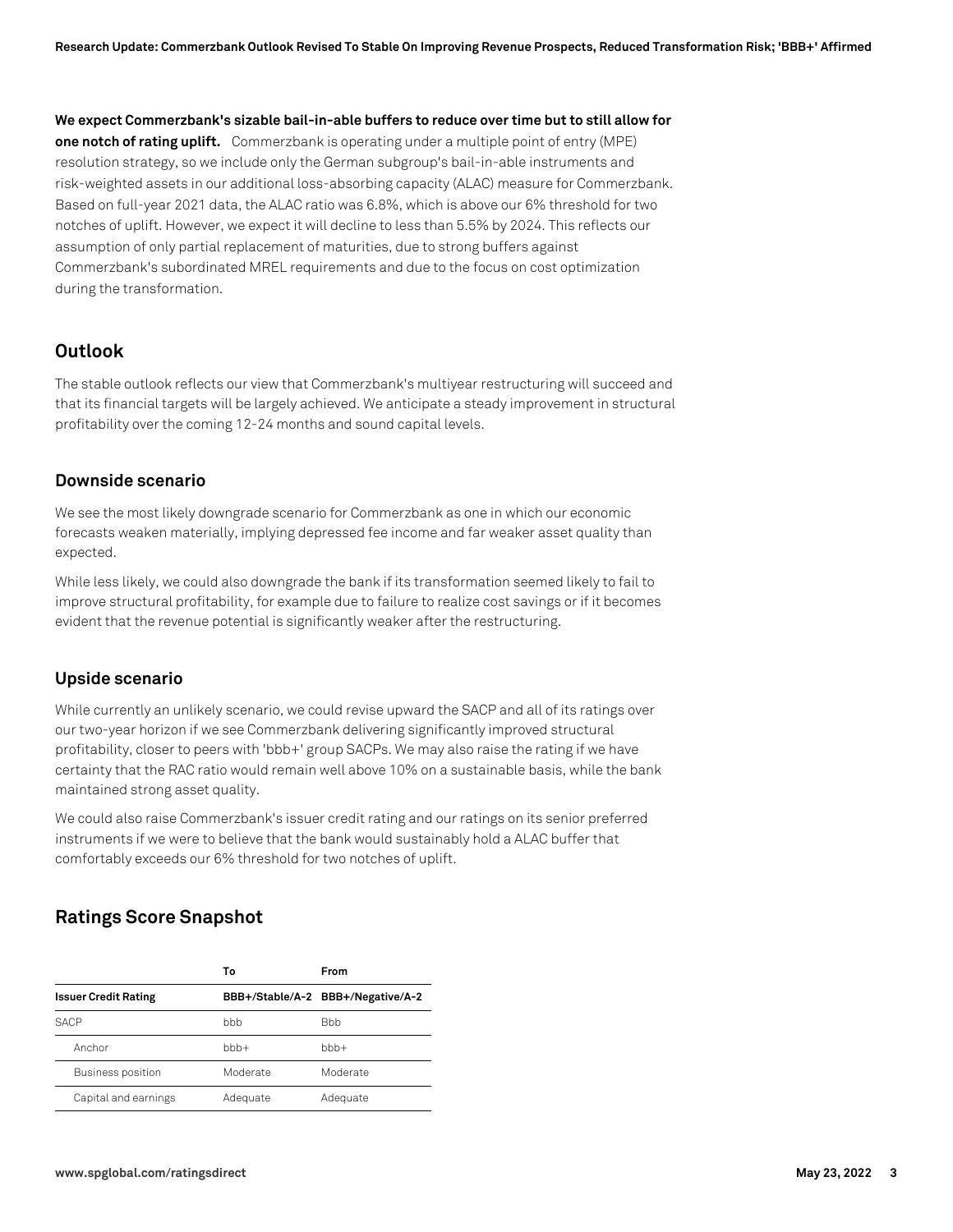|                               | То       | From                              |
|-------------------------------|----------|-----------------------------------|
| <b>Issuer Credit Rating</b>   |          | BBB+/Stable/A-2 BBB+/Negative/A-2 |
| Risk position                 | Adequate | Adequate                          |
| Funding                       | Adequate | Adequate                          |
| Liquidity                     | Adequate | Adequate                          |
| Comparable ratings analysis 0 |          | 0                                 |
| Support                       |          |                                   |
| ALAC support                  | $+1$     | $+1$                              |
| <b>GRE</b> support            | U        | Λ                                 |
| Group support                 | U        | Λ                                 |
| Sovereign support             | O        | Λ                                 |
| Additional factors            |          | ( )                               |

SACP--Stand-alone credit profile.

#### **ESG credit indicators: E-2, S-2, G-2**

#### **Related Criteria**

- General Criteria: Hybrid Capital: Methodology And Assumptions, March 2, 2022
- Criteria | Financial Institutions | General: Financial Institutions Rating Methodology, Dec. 9, 2021
- Criteria | Financial Institutions | Banks: Banking Industry Country Risk Assessment Methodology And Assumptions, Dec. 9, 2021
- General Criteria: Environmental, Social, And Governance Principles In Credit Ratings, Oct. 10, 2021
- General Criteria: Group Rating Methodology, July 1, 2019
- Criteria | Financial Institutions | General: Risk-Adjusted Capital Framework Methodology, July 20, 2017
- General Criteria: Methodology For Linking Long-Term And Short-Term Ratings, April 7, 2017
- General Criteria: Principles Of Credit Ratings, Feb. 16, 2011

#### **Related Research**

- There's No Easy Way Out Of Getin Noble's Troubles, May 6, 2022,
- When Rates Rise: Eurozone Bank Earnings Will Too--Especially For Retail, Feb. 17, 2022
- German Bank Ratings Affirmed Under Revised Financial Institutions Criteria, Jan. 28, 2022
- Update: Commerzbank AG, Nov. 22, 2021
- Commerzbank AG 'BBB+/A-2' Ratings Affirmed On Strategy Announcement; Outlook Remains

#### **www.spglobal.com/ratingsdirect May 23, 2022 4**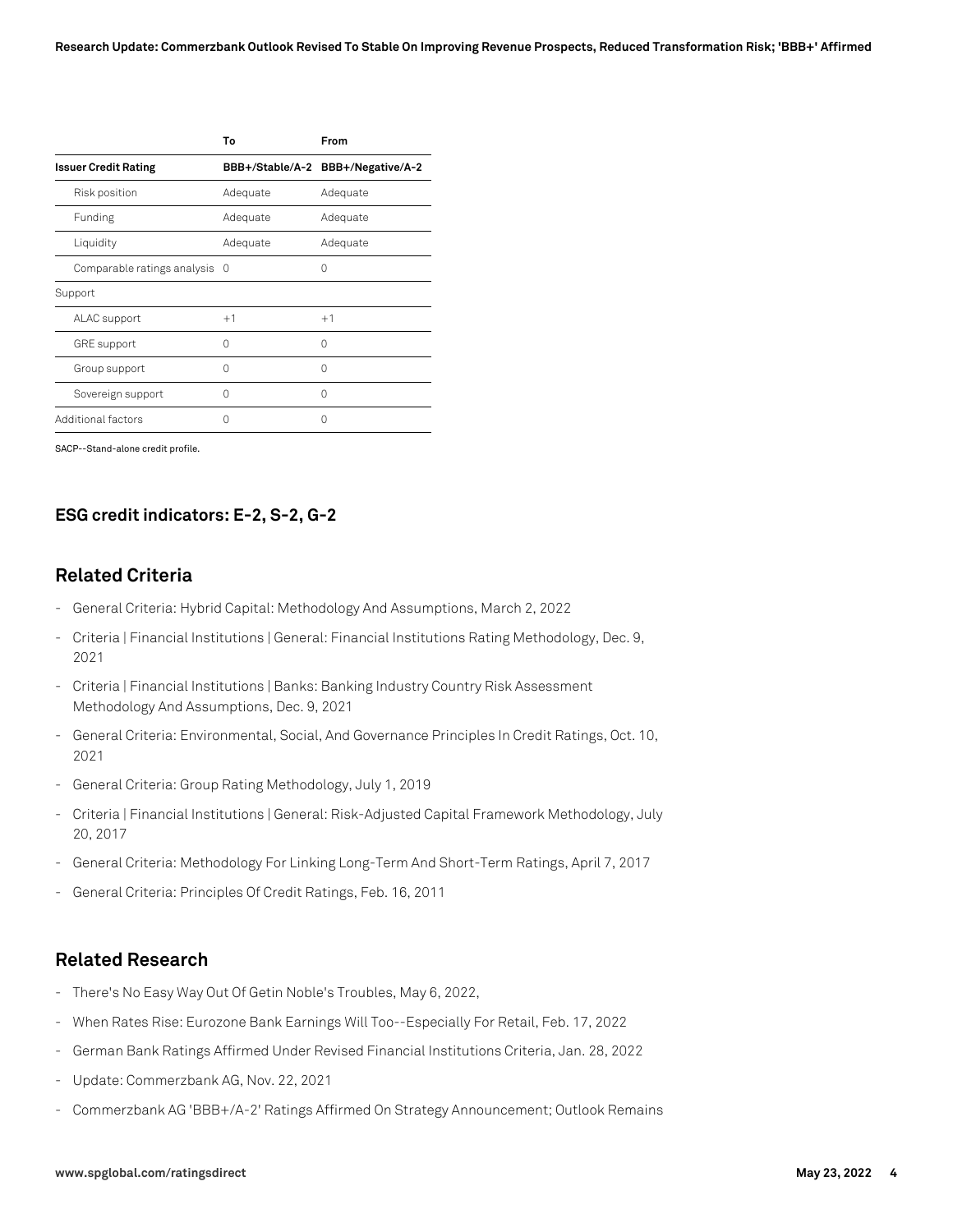Negative, Feb. 26, 2021

- Bulletin: Sustainable Profitability Remains A Challenge For Commerzbank Despite Further Cost Cuts Under Revised Strategy, Jan. 29, 2021
- Bulletin: CEO's Exit Complicates Commerzbank's Strategy Execution, July 6, 2020

#### **Ratings List**

#### **Ratings Affirmed; Outlook Action**

|                                  | To          | From                              |
|----------------------------------|-------------|-----------------------------------|
| <b>Commerzbank AG</b>            |             |                                   |
| Issuer Credit Rating             |             | BBB+/Stable/A-2 BBB+/Negative/A-2 |
| Resolution Counterparty Rating   | $A-/--/A-2$ |                                   |
| Senior Unsecured                 | BBB+        |                                   |
| Senior Unsecured                 | BBB+p       |                                   |
| Senior Subordinated              | BBB-        |                                   |
| Subordinated                     | $BB+$       |                                   |
| Junior Subordinated              | BB-         |                                   |
| Commercial Paper                 | $A-2$       |                                   |
| Commerzhank U.S. Finance Inc.    |             |                                   |
| Commercial Paper                 | $A-2$       |                                   |
| <b>Dresdner Funding Trust I</b>  |             |                                   |
| Junior Subordinated              | BB-         |                                   |
| <b>Dresdner Funding Trust IV</b> |             |                                   |
| Subordinated                     | $BB+$       |                                   |

Certain terms used in this report, particularly certain adjectives used to express our view on rating relevant factors, have specific meanings ascribed to them in our criteria, and should therefore be read in conjunction with such criteria. Please see Ratings Criteria at www.standardandpoors.com for further information. A description of each of S&P Global Ratings' rating categories is contained in "S&P Global Ratings Definitions" at https://www.standardandpoors.com/en\_US/web/guest/article/-/view/sourceId/504352 Complete ratings information is available to subscribers of RatingsDirect at www.capitaliq.com. All ratings affected by this rating action can be found on S&P Global Ratings' public website at www.standardandpoors.com. Use the Ratings search box located in the left column. Alternatively, call one of the following S&P Global Ratings numbers: Client Support Europe (44) 20-7176-7176; London Press Office (44) 20-7176-3605; Paris (33) 1-4420-6708; Frankfurt (49) 69-33-999-225; or Stockholm (46) 8-440-5914